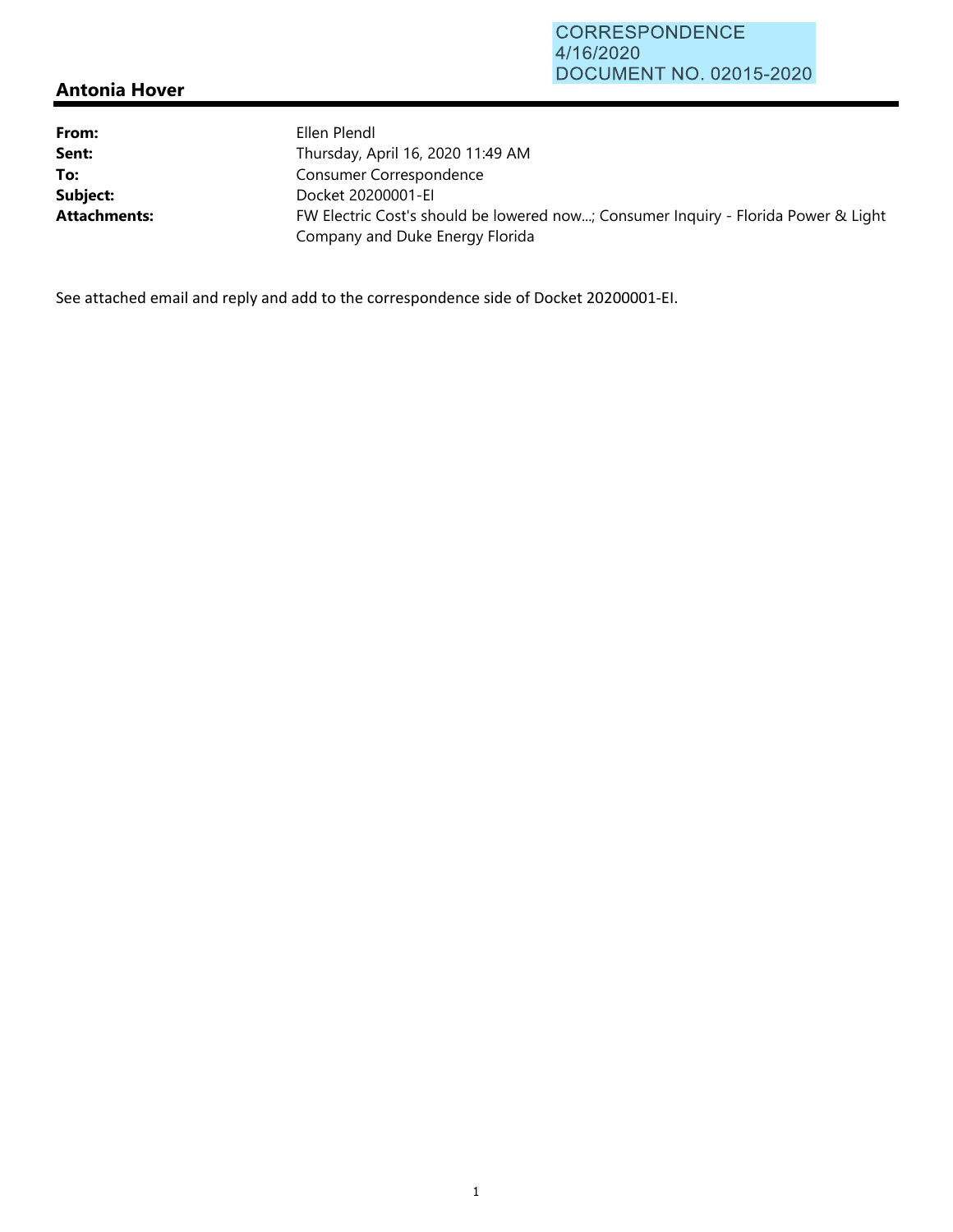## **Antonia Hover**

| From:    | Office of Chairman Clark                  |
|----------|-------------------------------------------|
| Sent:    | Thursday, April 16, 2020 10:37 AM         |
| To:      | Ellen Plendl                              |
| Subject: | FW: Electric Cost's should be lowered now |

Good morning Ellen,

We received this email in the office account yesterday and I wanted to send it over. Please let me know if you need anything from me!

Best regards,

**Hannah E. Barker Executive Assistant to Chairman Gary Clark** Florida Public Service Commission 2540 Shumard Oak Blvd. Tallahassee, FL 32399 (850) 413‐6004

**From:** Scott Carroll [mailto:scarrollodi@yahoo.com] **Sent:** Wednesday, April 15, 2020 11:53 AM **To:** governorron.desantis@eog.myflorida.com; Office of Commissioner Polmann; Office of Commissioner Graham; Office of Chairman Clark **Subject:** Electric Cost's should be lowered now...

With Oil Dirt Cheap now and staying that way, why are FPL and Duke not lowering all the electric cost's since that is what they are using to make electricity? Trust me as I live next to the St. Johns River Plant in Volusia County and smell it burning heavily now daily... Thank you and please reply, Robert Carroll.